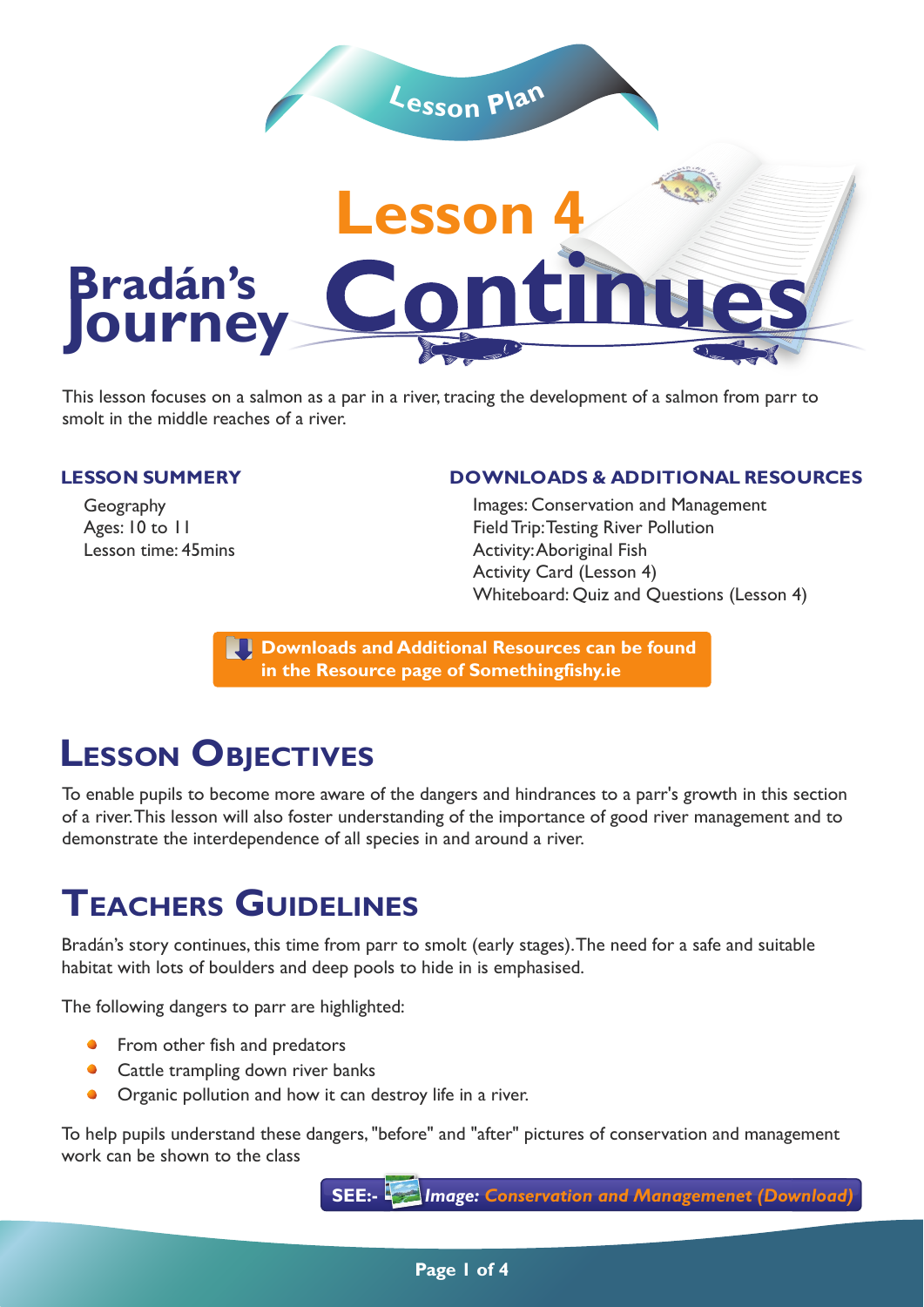

"Before" and "after" pictures enable pupils to use their observational skills to see the changes and improvements carried out by the Fisheries Boards in their conservation and management work.

Pupils should consult a bird-spotting book to identify the dipper. Questions could be asked as to how the dipper got to know Bradán. What does a dipper eat and why does she stand on a boulder in the middle of a river?

The concept of silage and silage run-off is introduced. Hay is dried grass; silage is pickled grass. Both are used as fodder for cattle.Pupils are asked to do some calculations with silage run-off and realise what a toxin it is.

They learn the importance of insects to a parr's growth and why suitable vegetation is necessary for the development and survival of parr. A bug hunt could be carried out here.

Lastly, the pupils may use their knowledge and observational skills by exploring a picture of "Paradise" for a parr. Hopefully as they journeyed downstream with Bradán, they will be more familiar with the dangers and pressures on fish here.

Pupils could be informed that most of the time, Bradán can swim downstream safe in the knowledge that there is clean water and plenty of vegetation to protect her. Sometimes the Fisheries Boards have to repair rivers and their banks if they are damaged by cattle trampling, construction and other types of erosion.

The work of the Fisheries Boards in the management of a river is obvious from this picture and this can be pointed out to the children – the lush vegetation on the river bank, foxgloves to attract insects, boulders in the river bed, the building of a bank on the right.

The dangers of cattle trampling down river banks and the need for good fencing in these cases to create an ecological corridor for fish are also mentioned.

A Field Trip to test water quality is included. Indicator Species Chart will be helpful for this activity.

**SEE:-** *Field Trip: Testing River Pollution (Download)*

# **ADDITIONAL TEACHING MATERIAL**

If food is scarce in a river, parr may stay three years in the river.

Six – eight weeks before migration, a parr changes colour to silver and is now called a smolt. Smolts migrate to sea.

Living organisms consist of organic matter (as do sewage, slurry and decaying plants). When dead or decomposing organic material enters water, bacteria multiply rapidly and may strip water of its entire oxygen content. This can kill many of the fish and other aquatic life forms living in the water.

Slurry, silage run-off, discharge from sewage treatment works and some industrial outfalls are the biggest problems of the middle reaches of a river.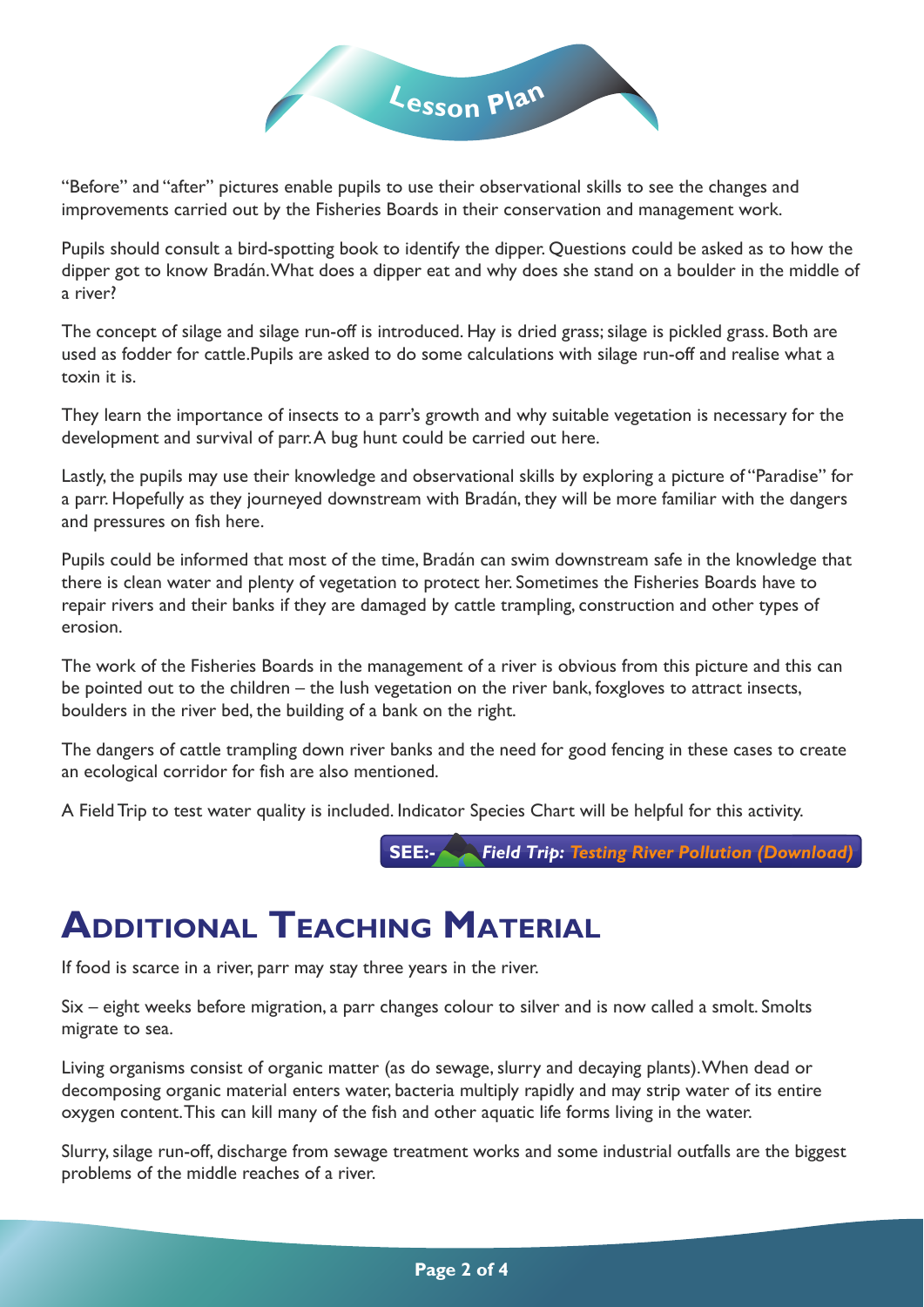

Large numbers of cattle produce a lot of slurry. Slurry is a valuable fertiliser for land but a danger to rivers.

Slurry should not be spread near a river when it is raining, wet or expected to rain. This increases the chance that slurry will run off either directly in the rivers/lake or indirectly through the soil which in turn runs into the river. Rain can also increase the amount of slurry running into a river, further damaging the water quality.

If slurry, silage or sewage get into a river, they also cause a secondary problem by releasing nutrients such as nitrogen and phosphorus when broken down. Clean water already contains small quantities of these elements so extra nutrients speed up the growth of plants in the water. Plants need energy to function and in a process called respiration, they use oxygen to release energy. During the day, plants generate oxygen through the process of photosynthesis but at night they take the valuable oxygen from the water. The extra plants eventually choke the water and begin to die. As they rot, they are eaten by enormous amounts of bacteria, which further use up valuable oxygen that salmon require to grow and survive. This over-enrichment of water with nutrients is called Eutrophication. It comes from the Greek word meaning "to nourish".

Algal Bloom occurs when too much nourishment, e.g. domestic sewage, cattle slurry, pig slurry, silage juice, gets into a lake. It upsets the balance of growth in the water and is damaging to fish. On very calm days, tiny algae float to the surface and produce green paint-like scums (algal bloom) in enriched waters. Some are poisonous.

# **FOLLOW UP WORK**

### **Aboriginal Fish**

Fish were a valuable food source for the Aboriginal people of Australia. They were great hunters and trapped fish in a variety of ways, from spears and traps to stunning them with poisonous leaves put into the water. Many of their paintings exist today. Aboriginals always used earthy colours got from natural dyes found in soil, blood, berries and insects. They always painted very simply in lines, spots and repeated pattern.



### **The Trout' by Seán Ó Faoláin**

Read the story "The Trout" by Seán Ó Faoláin (Lucky Bag Stories). A great story for language development, creative writing and poetry. Old-fashioned words like "ewer" need to be explained.

At the end of the story

- **O** Discuss with the class, the main points of the story.
- Ask pupils to write a passage on how the trout got into the well.
- Ask the pupils to describee how the trout felt as he swam to freedom.